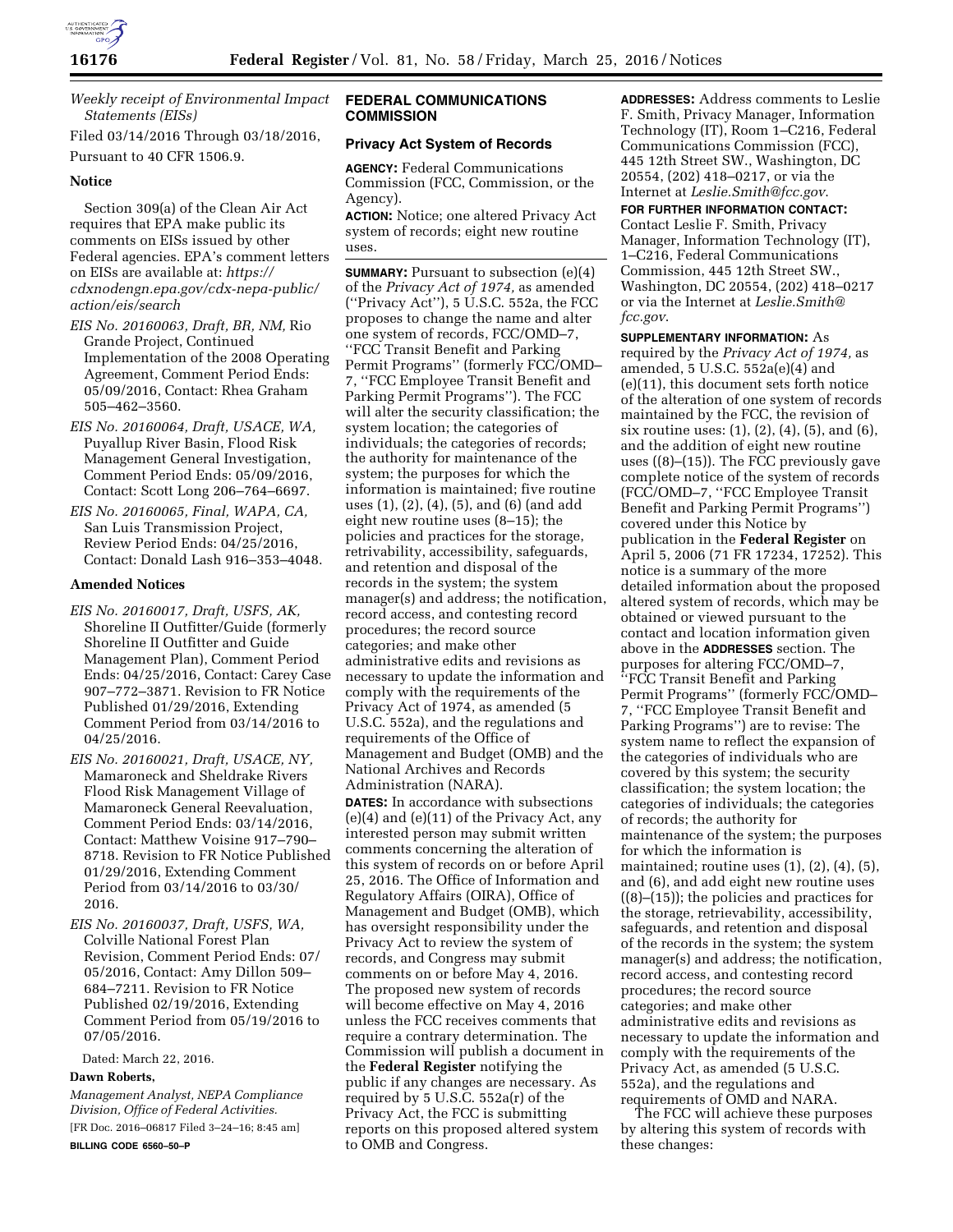Revision of language regarding the Security Classification, for clarity and to note that the FCC has in place a process to provide an appropriate security classification for this system, such that: The FCC's CIO team will provide a security classification to this system based on NIST FIPS–199 standards.

Revision of the language regarding the System Location, to note the changes to the system's address: Administrative Services Center (ASC), Office of the Managing Director (OMD), Federal Communications Commission (FCC), 445 12th Street SW., Washington, DC 20554. Information related to those employees who participate in the Smartrip portion of the benefits program is also stored in a database administered by the Washington Metropolitan Area Transit Authority (WMATA), headquartered at 600 Fifth Street NW., Washington, DC 20001.

Revision of the language regarding the Categories of Individuals Covered by the System, for clarity and to note the expansion of the categories of individuals covered by this system to include FCC employees and their spouses, paid interns/co-op students, FCC contractors, and non-FCC Federal employees, such that: The categories of individuals in this system include those individuals who voluntarily apply for and/or participate in one of the FCC Transit Benefit and Parking Permit Programs, which include, but are not limited to:

1. FCC employees who have applied for and received monthly transit fare subsidies;

2. FCC employees and contractors who hold monthly FCC garage parking permits;

3. FCC employees, employee spouses, paid interns and co-op students, contractors, and non-FCC Federal agency employees who are members of carpools and vanpools that park in the FCC parking garage;

4. FCC employees who have applied for and received handicap status for FCC garage parking assignments as a ''reasonable accommodation''; and

5. FCC employees who participate in ridesharing, including the Capital Bikeshare Program.

Revision of the language in the Categories of Records in the System, for clarity and to note the expansion in and various changes made to the categories of records covered by this system, including the list of FCC forms and the information requested in each form, as follows:

The FCC uses the records in this system to administer the Transit Benefit and Parking Permit Programs. These records include, but are not limited to,

the information that is required to be submitted on the following forms and any related documentation that pertains to transit benefit subsidies, parking permits, ride-sharing, bike-sharing, and other, related transit and commuting programs available to FCC employees, contractors, and other individuals, which are sponsored and/or hosted by the FCC:

1. Form A–27, ''FCC Pre-Tax Parking Benefit Form,'' including, but not limited to: Employee Information: FCC employee's name; effective date; pay period; parking location; and monthly/ daily fee; Benefit: Carpool/vanpool), metro parking, commercial lot, privately-owned lot, parking garage, or parking meter; and requested amount; whether the application is new, a cancellation, or a change; and effective date; and Certification: Employee signature; date; and attachments;

2. Form A–30, ''FCC Parking Application,'' including, but not limited to: Applicant's name, FCC bureau/ office/division; address (required for carpool); FCC badge number; FCC telephone number; FCC employee/ contractor/paid intern/co-op student; vehicle year, make, model, state, and license plate; handicap perm (yes/no); FCC title (executives only); transit benefit participant (yes/no); van pool/ car pool riders (FCC and Non-FCC employees): Name, address, bureau/ office or agency, telephone number, FCC ID number, and signature; applicant's signature and date; and attachments, *e.g,,* handicap certification, etc.;

3. Form A–75, ''FCC Headquarters Employee Transit Benefit Application,'' including, but not limited to:

A. Applicant Information: Applicant's name, home address, bureau/office, office room number, telephone number, FCC badge number, and WMATA Smartrip Card serial number;

B. Employment Status: Full time, part time, paid intern/co-op student; and bargaining/non-bargaining unit status;

C. Mode(s) of Transportation (costs): Metro (rail only) and station name; metro (rail and bus) and station name; Metro (bus only); one-way transit user; commuter bus; commuter rail; and/or vanpool;

D. Telework: Approved telework agreement (yes/no); and telework days (Monday–Friday);

E. Employee certification: Employee signature and date; and

F. Transit benefit office action: Approved (yes and amount/no), disapproved (reason), signature and data; and attachments;

4. Form A–75–A, ''FCC Employee Transit Benefit Change Request Form,'' including, but not limited to:

A. Applicant Information: Applicant's name, home address, bureau/office, office room number, office telephone number, and FCC badge number;

B. Employment Status: Full time, part time, paid intern, or co-op student;

C. Change(s) Requested:

1. Mode(s) of transportation: Metro rail, metro bus, commuter rail, commuter bus, one-way transit user, vanpool, other, and transit provider name;

2. Monthly commuting cost: Old and new;

3. Badge number: Old and new;

4. Address change: Home address;

5. Name change: From/to; and

6. Smartrip Card serial number: Old and new; and

D. Employee Certification: Signature; date; and attachments.

Revision to the Authority for Maintenance of the System, to add several rule sections and delete several rule sections so that the statutory authorities more closely align with the system's current requirements, such that the authorities now include, as follows:

5 U.S.C. 301; 5 U.S.C. 5701–5733; 5 U.S.C. 7905; 26 U.S.C. 132(f); 40 U.S.C. 101 and 121; 44 U.S.C. 2104; 41 CFR 101–20.104–2, 102–74.205–210 (Ridesharing), and 102–74.265–310 (Parking Facilities); Executive Order 9397, as amended by Executive Order 13478; Executive Order 13150; Pub. L. 103–172; and the *Federal Property and Administrative Services Act of 1949,* as amended.

Revision of the language regarding the Purposes for which the information in this system is maintained, for clarity, and to expand the system's purposes, to include cross-checking information and matching activity to eliminate fraud and a security check on participants to safeguard against possible criminal or terrorist activity, as follows:

The FCC will use information in this system, including the PII, to administer the Transit Benefit and Parking Permit Programs. This information enables the FCC to facilitate the timely processing of requests for parking permits, transit benefit subsidies, ride-sharing and bikesharing programs and similar commuting arrangements, and other, related program, policies, and activities, which include, but are not limited to:

1. Managing the FCC's transit benefits program that provides transportation subsidies for public transit, including but not limited to WMATA Metro train and bus fares; Commuter rail services— Maryland Area Rail Commuters (MARC) and Virginia Railway Express (VRE) fares; Commuter bus services—DASH fares, etc.; One-way transit users; Vanpool fares; and other parking and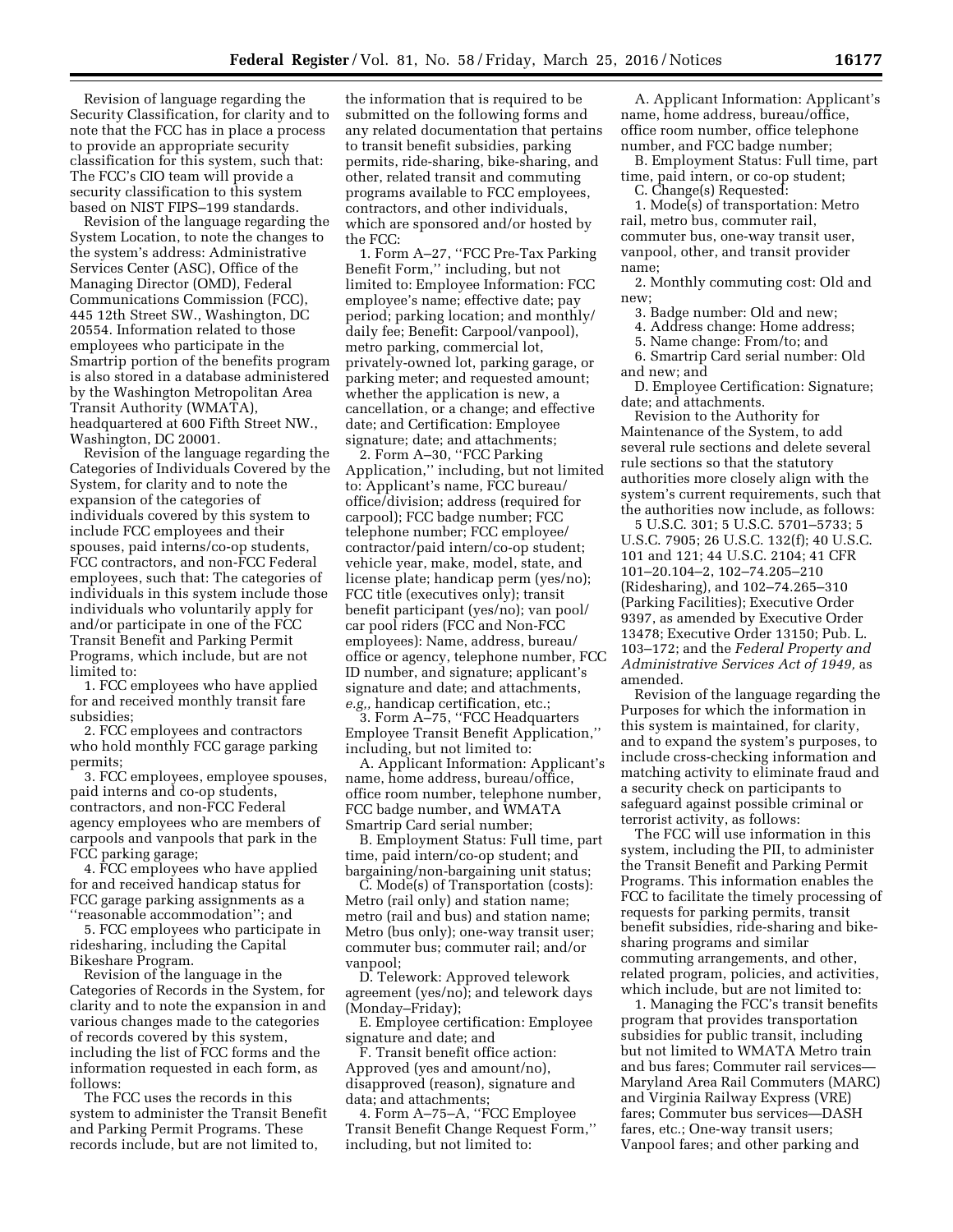transit subsidies to Federal employees as allowed under 5 U.S.C. 7905, 5 U.S.C. 301, and Executive Order 13150 employee's request to participate in the transit subsidy or FCC garage parking program;

2. Managing the FCC's employee parking, executive parking, handicapped parking, and ridesharing programs (vanpools/carpools) for FCC employees, contractors, and non-FCC agency employees;

3. Conducting audits, reviews, oversight, and/or investigations of the transit benefits, parking, ridesharing programs (vanpools and carpools) to ensure their accuracy and integrity of the Transit Benefits and Parking Program, which includes but is not limited to cross-checking the Commission's data on parking assignees and transit benefit recipients to ensure that they are not participating in both programs, unless authorized; and, when appropriate, matching this information with the lists of other Federal agencies to ensure that the Commission's participants are not registered for a drive-alone, carpool, or other parking assignments with any other Federal agency, and to identify and locate former employees;

4. Administering, qualifying, and/or certifying the beneficiaries of the Transit Benefits and Parking Program, which includes but is not limited to ensure the eligibility of transit subsidy participants and to prevent misuse of the funds involved;

5. Preparing and administering listings and reports for use by the FCC and the other Federal, state, and local agencies charged with management and oversight of and/or contribution to the Transit Benefits and Parking Program subsidies, etc.; and

6. Ensuring that those non-FCC individuals who are participating in the ride-sharing and bike-sharing programs do not pose a security threat to FCC Headquarter garage facilities.

Revision of the language in Routine Use (1) ''Financial Obligations as required by the National Finance Center *et al.''* to add ''pre-tax benefit(s)'' as another category of information concerning a record from this system that may be disclosed:

When the National Finance Center (the FCC's designated payroll office), the Department of the Treasury Debt Management Services, and/or a current employer to effect a salary, IRS tax refund, pre-tax benefit(s), or administrative offset to satisfy an indebtedness; and to Federal agencies to identify and locate former employees for the purposes of collecting such indebtedness, including through

administrative, salary, or tax refund offsets. Identifying and locating former employees, and the subsequent referral to such agencies for offset purposes, may be accomplished through authorized computer matching programs. Disclosures will be made only when all procedural steps established by the Debt Collection Act of 1982 and the Debt Collection Improvement Act of 1996 or the Computer Matching and Privacy Protection Act of 1988, as appropriate, have been taken;

Revision of the language in Routine Use (2) ''Program Partner'' to expand the categories of transit information to include other applicable public transportations (in addition to WMATA), to note that these benefits are for FCC employees, and that the benefits relate to public transportation fare (*e.g.,*  Smartrip program) as these relate to records from this system that may be disclosed:

To WMATA and other applicable public transportations in connection with FCC employees participating in this public transportation fare, *e.g.,*  Smartrip program at: *[http://](http://www.wmata.com/riding/smartrip.cfm) [www.wmata.com/riding/smartrip.cfm;](http://www.wmata.com/riding/smartrip.cfm)* 

Routine Use (3) ''Adjudication and Litigation'' is unchanged.

Revision of the language in Routine Use (4) ''Law Enforcement and Investigation'' to expand the categories to include government agencies and officials, the purposes that include but are not limited to sharing records in this system, and the reasons for disclosure, and to note that records may be referred for investigation, enforcement, or prosecution by the Commission (or another agency), regarding why a record from this system that may be disclosed:

Where there is a real or suspected indication of a violation or potential violation of a statute, regulation, rule, or order, records from this system may be shared with appropriate Federal, State, and/or local agencies, authorities, and officials for purposes that include but are not limited to obtaining additional information relevant to a FCC decision, referring the record for investigation, enforcement, or prosecution by the Commission or another agency;

Revision of the language in Routine Use (5) ''Congressional Investigations and Inquiries'' to change the title of the routine use and expand the categories of information to include investigations and inquiries, regarding a record from this system that may be disclosed:

To Congress, or, to the extent of matter within its jurisdiction, any committee or subcommittee thereof, for the purposes of an official Congressional investigation, including but not limited to, a request by a Congressional office in

response to an inquiry made by an individual to the Congressional office for the individual's own records;

Revision of the language in Routine Use (6) ''Government-wide Program Management and Oversight'' to expand the number of Federal agencies and categories of information concerning a record from this system that may be disclosed, as follows:

To the General Services Administration (GSA), the National Archives and Records Administration (NARA), the Office of Personnel Management (OPM), and/or the Government Accountability Office (GAO) for the purpose of records management studies conducted under authority of 44 U.S.C. 2904 and 2906; to the Department of Justice (DOJ) in order to obtain that department's advice regarding disclosure obligations under the Freedom of Information Act (FOIA); or to the Office of Management and Budget (OMB) in order to obtain that office's advice regarding obligations under the Privacy Act. Such a disclosure shall not be used to make a determination about individuals; Routine Use (7) ''Labor Relations'' is

unchanged.

Addition of Routine Use (8) ''Breach Notification,'' as follows:

A record from this system may be disclosed to appropriate agencies, entities, and persons when: (1) The Commission suspects or has confirmed that the security or confidentiality of information in the system of records has been compromised; (2) the Commission has determined that as a result of the suspected or confirmed compromise there is a risk of harm to economic or property interests, identity theft or fraud, or harm to the security or integrity of this system or other systems or programs (whether maintained by the Commission or another agency or entity) that rely upon the compromised information; and (3) the disclosure made to such agencies, entities, and persons is reasonably necessary to assist in connection with the Commission's efforts to respond to the suspected or confirmed compromise and prevent, minimize, or remedy such harm;

Addition of Routine Use (9) ''Vanpool, Carpool, and Ridesharing,'' as follows:

Vanpool, Carpool, and Ridesharing— Vanpool, carpool, and rideshare information, *i.e.,* names and residential information (home address and personal home and cell phone number(s)) of FCC and non-FCC Federal employees and FCC contractors in the ridesharing database, who wish to participate in in a vanpool, carpool, and/or other ridesharing arrangements for daily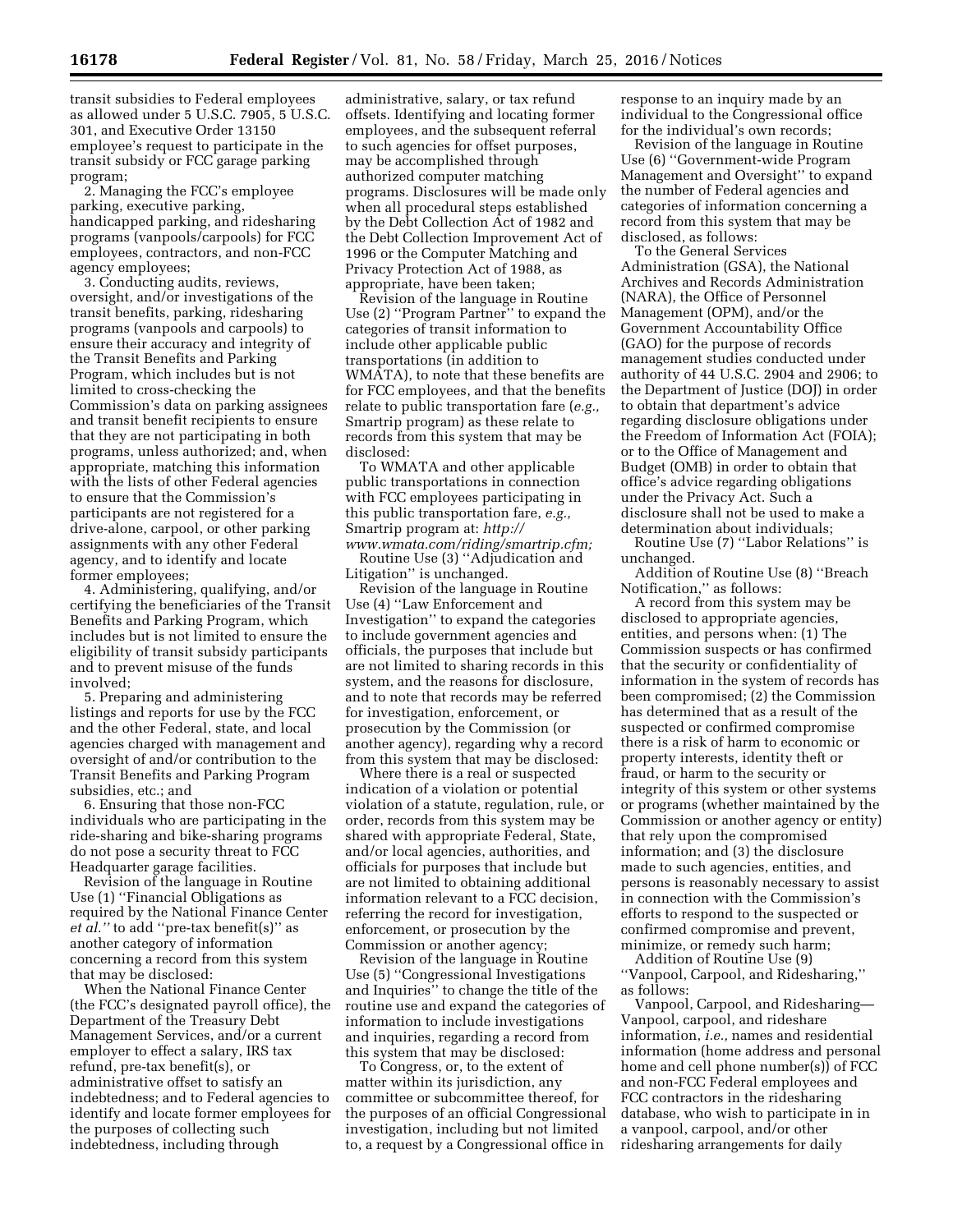commuting to the FCC Headquarters. This information is provided to the ridesharing coordinator for the purposes of scheduling ride-sharing arrangements;

Addition of Routine Use (10) ''Statistical Reports on Commuting,'' as follows:

Statistical Reports on Commuting—To Federal, state, local, and related organizations, Metropolitan Washington Council of Governments, that are studying local traffic commuting patterns (*i.e.,* compiling commuting statistics and reports) by those who use metrorail (WMATA), commuter bus, commuter rail (*e.g.,* VRS and MARC), vanpools, carpools, and/or ridesharing in their commute to and from work;

Addition of Routine Use (11) ''Department of Justice (DOJ),'' as follows:

To DOJ or in a proceeding before a court or adjudicative body when:

(a) The United States, the Commission, a component of the Commission, or, when represented by the government, an employee of the Commission is a party to litigation or anticipated litigation or has an interest in such litigation, and

(b) The Commission determines that the disclosure is relevant or necessary to the litigation;

Addition of Routine Use (12) ''Medical Certification,'' as follows:

To a physician who is making a determination on a person's eligibility for a handicapped parking permit.

Addition of Routine Use (13) ''Employment, Clearances, Licensing, Contract, Grant, or other Benefits Decisions by the Agency,'' as follows:

To a Federal, State, local, foreign, tribal, or other public agency or authority maintaining civil, criminal, or other relevant enforcement records, or other pertinent records, or to another public authority or professional organization, if necessary to obtain information relevant to an investigation concerning the retention of an employee or other personnel action, the retention of a security clearance, the letting of a contract, or the issuance or retention of a grant or other benefit;

Addition of Routine Use (11) ''Employment, Clearances, Licensing, Contract, Grant, or other Benefits Decisions by Other than the Agency,'' as follows:

To a Federal, State, local, foreign, tribal, or other public agency or authority of the fact that this system of records contains information relevant to the retention of an employee, the retention of a security clearance, the letting of a contract, or the issuance or retention of a license, grant, or other

benefit. The other agency or licensing organization may then make a request supported by the written consent of the individual for the entire records if it so chooses. No disclosure will be made unless the information has been determined to be sufficiently reliable to support a referral to another office within the agency or to another Federal agency for criminal, civil, administrative, personnel, or regulatory action; and

Addition of Routine Use (15) ''Parking Garage Contractors,'' as follows:

To the owners, managers, and staff who manage the garage parking for their use in assigning or checking the parking permits, checking credentials, assigning spaces, assisting with accidents, or other parking issues to ensure that the parking program functions properly and that parking privileges are not abused.

In each of these cases, the FCC will determine whether disclosure of the records is compatible with the purpose(s) for which the records were collected.

Revision of the language in the policies and practices regarding Storage of the information in this system, for clarity, to specify that the information in this system includes both paper and electronic records, to describe the Administrative Services Center's (ASC) current storage procedures, and to note that:

Paper records, files, and documents, which pertain to the information concerning the transit benefits and parking program that are maintained at the FCC, are stored in file folders in the ASC office suite.

The electronic records, files, and data are housed in the FCC's computer network databases, which are reserved for the transit benefit and parking permit program, and in the WMATA database that is associated with the Smartrip program.

Revision of the language in the policies and practices regarding the Retrievability of the information in this system, for clarity, and to specify that both paper and electronic records are retrievable, as follows:

Both the paper documents and electronic records and data are retrieved by the employer's name, or by the FCC Badge identification number, tag, and/or parking permit number.

Revision of the language in the policies and practices regarding the Safeguards for protecting the information in this system, for clarity, and to comply with the FCC's current safety and security protocols and procedures, including information noting that these FCC standards adhere to the requirements of the National

Institutes of Standards and Technology (NIST) and the Federal Information Security Management Act (FISMA), as follows:

The safeguards for the information pertaining to the transit benefit and parking permit programs, which is maintained by the FCC, are as follows:

1. The paper documents, files, and records are kept in a locked cash box contained in a (cylinder lock) drawer. At the close of the business day, the cash box is secured in a government issued safe with a combination lock. Only authorized ASC supervisors, staff, and contractors may have access to these file cabinets. The ASC office suite is protected by a card-coded main door to limit access to the suite.

2. The electronic records, files, and data that are stored in the FCC computer network databases are secured by limited access card readers. Access to the electronic files is restricted to authorized ASC supervisors, staff, and contractors, and to the Information Technology (IT) staff and contractors, who maintain the FCC's computer network. Other FCC employees and contractors may be granted access only on a ''need-to-know'' basis. The FCC's computer network databases are protected by the FCC's security protocols, which include controlled access, passwords, and other IT security features and requirements as required under the IT guidelines issued by the National Institutes of Standards and Technology (NIST) and the Federal Information Security Management Act (FISMA) regulations. A *PRIVACY ACT WARNING NOTICE* appears on the monitor screen when records containing information on individuals are first displayed. Information resident on the Transit Benefits and Parking Program database servers is backed-up routinely onto magnetic media. Back-up tapes are stored at secured locations.

3. Safeguards in place adhere to Federal standards, including the NIST, FISMA, and FCC standards.

Revision of the language in the policies and practices regarding the Retention and Disposal of the information in this system, for clarity, and to specify that they comply with the current NARA requirements for both paper and electronic records, as follows:

Records under the control of the FCC are retained for three years in accordance with the General Records Schedule 6 (GRS 6) established by NARA at *[http://www.archives.gov/](http://www.archives.gov/records-mgmt/ardor/grs06.html) [records-mgmt/ardor/grs06.html.](http://www.archives.gov/records-mgmt/ardor/grs06.html)* Paper records are then shredded. Electronic records are destroyed physically (electronic storage media) or by electronic erasure.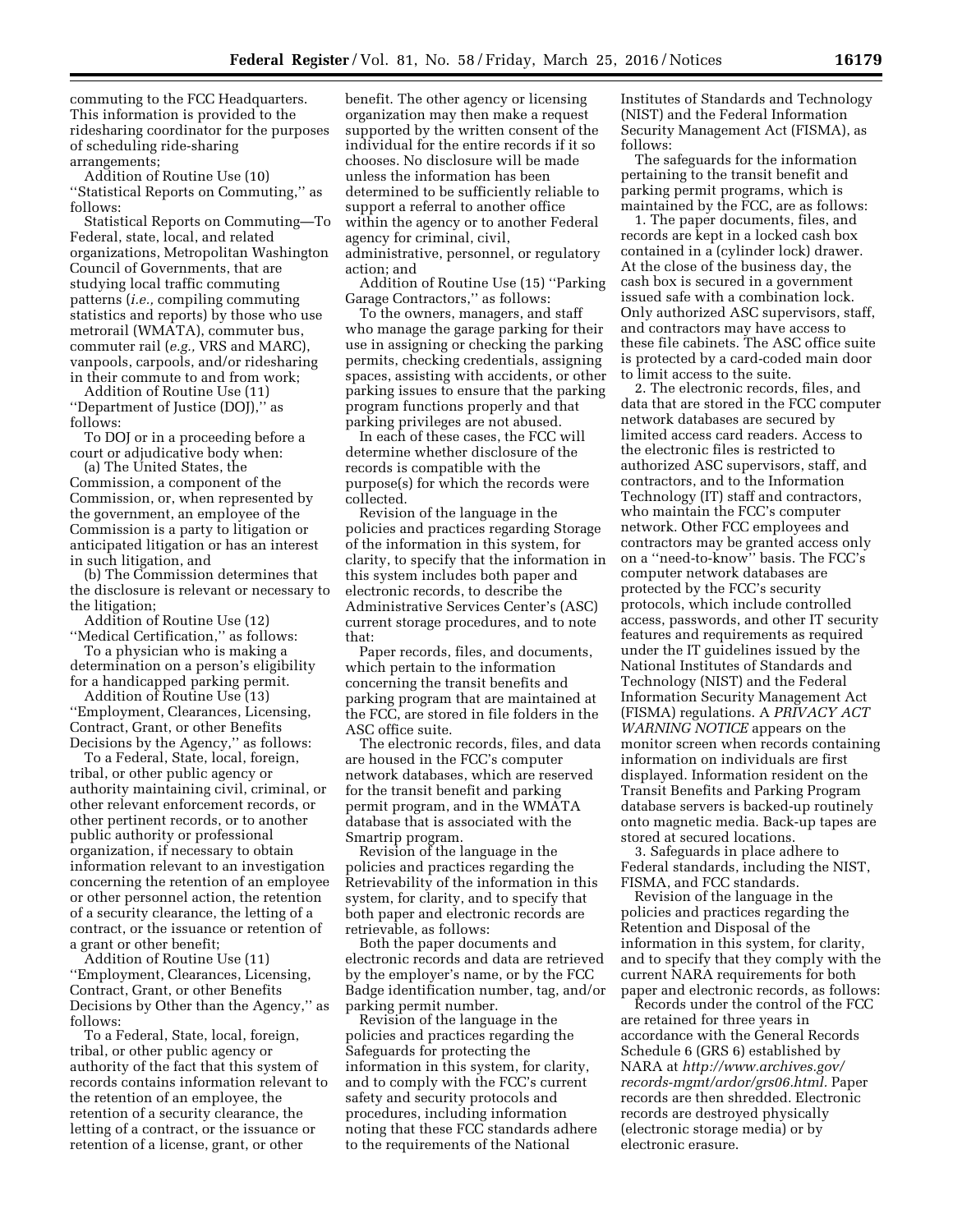Revision of the language regarding the System Manager(s) and Address, for clarity, and to note the current address of the system managers where they may be contacted, as follows:

Administrative Services Center (ASC), Office of the Managing Director (OMD), Federal Communications Commission (FCC), 445 12th Street SW., Washington, DC 20554.

Revision of the language regarding the Notification, Record Access, and Contesting Procedures concerning information in this system, for clarity, and to comply with the Commission's current policies and practices for notifying individuals under the requirements of the Privacy Act, 5 U.S.C. 552a(d), as follows:

Notification Procedures: Privacy Manager, Federal Communications Commission (FCC), 445 12th Street SW., Room 1–A804, Washington, DC 20554; (202) 418–0217 or *[Leslie.Smith@fcc.gov.](mailto:Leslie.Smith@fcc.gov)* 

Record Access Procedures: Privacy Manager, Federal Communications Commission (FCC), 445 12th Street SW., Room 1–A804, Washington, DC 20554; (202) 418–0217 or *[Leslie.Smith@fcc.gov.](mailto:Leslie.Smith@fcc.gov)* 

Contesting Records Procedures: Privacy Manager, Federal Communications Commission (FCC), 445 12th Street SW., Room 1–A804, Washington, DC 20554; (202) 418–0217 or *[Leslie.Smith@fcc.gov.](mailto:Leslie.Smith@fcc.gov)* 

Revision of the language in the Record Source Categories, for clarity, and to expand the sources of and details concerning the information in this system, as follows:

Information in the system is obtained from:

1. One or more FCC Forms, including, but not limited to FCC Forms A–27, A– 30, A–75, and/or A–75–A, which are submitted by individuals who apply to participate in the FCC Transit Benefit and Parking Permit Programs, including but not limited to metrorail, bus, commuter rail, vanpools, carpools, and/ or ridesharing arrangements.

2. WMATA and other agencies concerning individuals (including both FCC and non-FCC individuals) who have applied for and/or participate in the FCC's transit benefits program and/ or the carpool/vanpool programs; and

3. Ride-Share Bike Program information.

This notice meets the requirement documenting the changes to the system of records that the FCC maintains, and provides the public, OMB, and Congress an opportunity to comment.

### **FCC/OMD–7**

#### **SYSTEM NAME:**

FCC Transit Benefit and Parking Permit Programs.

### **SECURITY CLASSIFICATION:**

The FCC's CIO team will provide a security classification to this system based on NIST FIPS–199 standards.

#### **SYSTEM LOCATION:**

Administrative Services Center (ASC), Office of the Managing Director (OMD), Federal Communications Commission (FCC), 445 12th Street SW., Washington, DC 20554.

Information related to those employees who participate in the Smartrip portion of the benefits program is also stored in a database administered by the Washington Metropolitan Area Transit Authority WMATA, headquartered at 600 Fifth Street NW., Washington, DC 20001.

### **CATEGORIES OF INDIVIDUALS COVERED BY THIS SYSTEM:**

The categories of individuals in this system include those individuals who voluntarily apply for and/or participate in one of the FCC Transit Benefit and Parking Permit Programs, which include, but are not limited to:

1. FCC employees who have applied for and received monthly transit fare subsidies;

2. FCC employees and contractors who hold monthly FCC garage parking permits;

3. FCC employees, employee spouses, paid interns and co-op students, contractors, and non-FCC Federal agency employees who are members of carpools and vanpools that park in the FCC parking garage;

4. FCC employees who have applied for and received handicap status for FCC garage parking assignments as a ''reasonable accommodation''; 1 and

5. FCC employees who participate in ridesharing, including the Capital Bikeshare Program.

### **CATEGORIES OF RECORDS IN THE SYSTEM:**

The FCC uses the records in this system to administer the Transit Benefit and Parking Permit Programs. These records include, but are not limited to, the information that is required to be submitted on the following forms and any related documentation that pertains to transit benefit subsidies, parking permits, ride-sharing, bike-sharing, and other, related transit and commuting programs available to FCC employees, contractors, and other individuals, which are sponsored and/or hosted by the FCC:

1. Form A–27, ''FCC Pre-Tax Parking Benefit Form,'' including, but not limited to:

Employee Information: FCC employee's name; effective date; pay period; parking location; and monthly/ daily fee; Benefit: carpool/vanpool), metro parking, commercial lot, privately-owned lot, parking garage, or parking meter; and requested amount; whether the application is new, a cancellation, or a change; and effective date; and Certification: employee signature; date; and attachments;

2. Form A–30, ''FCC Parking Application,'' including, but not limited to: Applicant's name, FCC bureau/ office/division; address (required for carpool); FCC badge number; FCC telephone number; FCC employee/ contractor/paid intern; vehicle year, make, model, state, and license plate; handicap perm (yes/no); FCC title (executives only); transit benefit participant (yes/no); van pool/car pool riders (FCC and Non-FCC employees): name, address, bureau/office or agency, telephone number, FCC ID number, and signature; applicant's signature and date; and attachments, *e.g.,* handicap certification, etc.;

3. Form A–75, ''FCC Headquarters Employee Transit Benefit Application,'' including, but not limited to:

A. Applicant Information: applicant's name, home address, bureau/office, office room number, telephone number, FCC badge number, and WMATA Smartrip Card serial number;

B. Employment Status: full time, part time, paid intern/co-op student; and bargaining/non-bargaining unit status;

C. Mode(s) of Transportation (costs): metro (rail only) and station name; metro (rail and bus) and station name; metro (bus only); one-way transit user; commuter bus; commuter rail; and/or vanpool;

D. Telework: approved telework agreement (yes/no); and telework days (Monday–Friday);

E. Employee certification: employee signature and date; and

F. Transit benefit office action: approved (yes and amount/no), disapproved (reason), signature and data; and attachments;

4. Form A–75–A, ''FCC Employee Transit Benefit Change Request Form,'' including, but not limited to:

A. Applicant Information: applicant's name, home address, bureau/office, office room number, office telephone number, and FCC badge number;

B. Employment Status: full time, part time, paid intern, or co-op student; C. Change(s) Requested:

1. Mode(s) of transportation: metro rail, metro bus, commuter rail,

<sup>1</sup>FCC/OWD–1, ''Reasonable Accommodation Requests under the Rehabilitation Act of 1973, may also cover individuals who request a special parking arrangement as a ''reasonable accommodation.''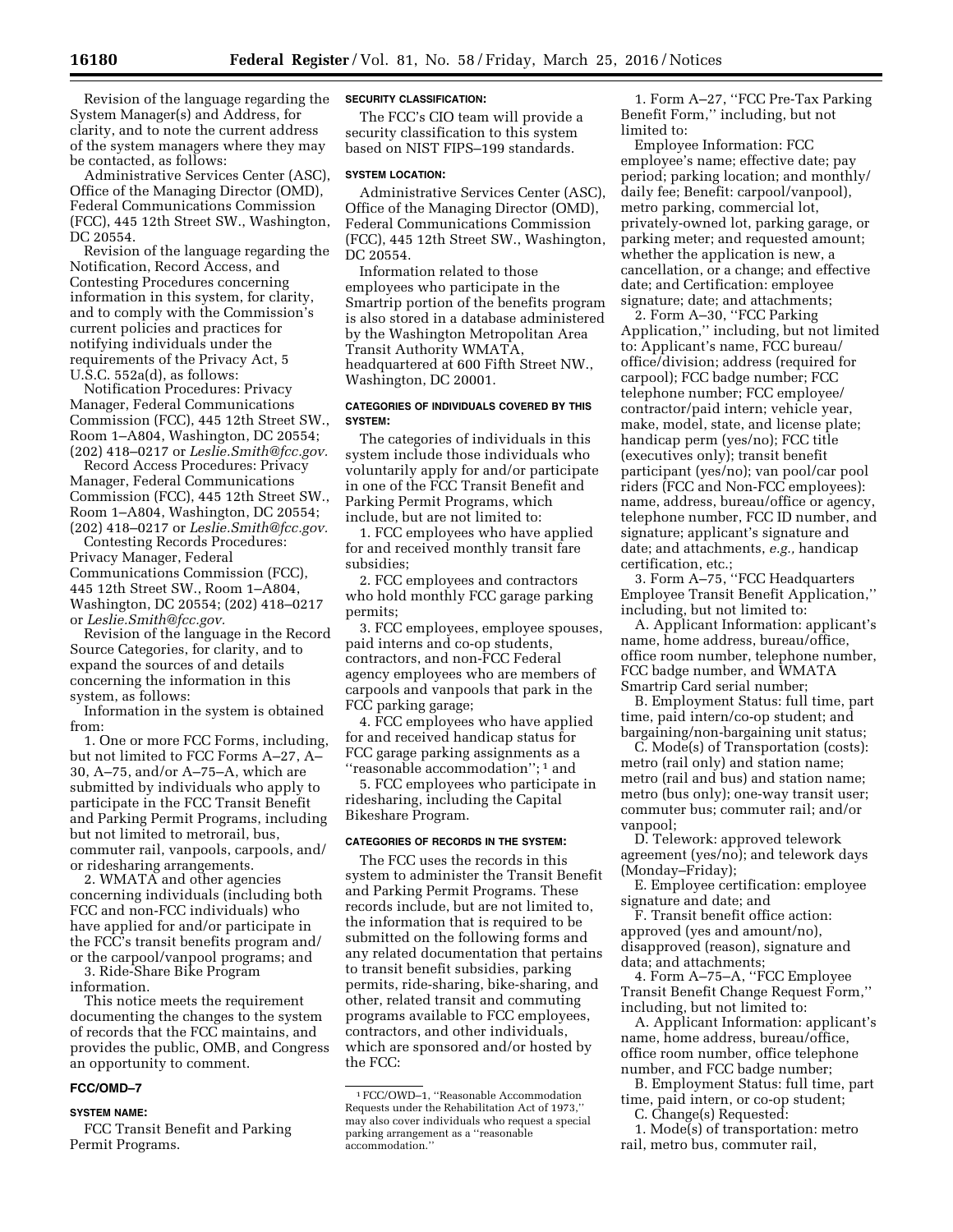commuter bus, one-way transit user, vanpool, other, and transit provider name;

2. Monthly commuting cost: old and new;

- 3. Badge number: old and new;
- 4. Address change: home address;
- 5. Name change: from/to; and
- 6. Smartrip Card serial number: old

and new; and D. Employee Certification: signature; date; and attachments.

#### **AUTHORITY FOR MAINTENANCE OF THE SYSTEM:**

5 U.S.C. 301; 5 U.S.C. 5701–5733; 5 U.S.C. 7905; 26 U.S.C. 132(f); 40 U.S.C. 101 and 121; 44 U.S.C. 2104 41 CFR 101–20.104–2, 102–74.205–210 (Ridesharing), and 102–74.265–310 (Parking Facilities); Executive Order 9397, as amended by Executive Order 13478; Executive Order 13150; Pub. L. 103–172; and the *Federal Property and Administrative Services Act of 1949,* as amended.

#### **PURPOSE(S):**

The FCC will use information in this system, including the PII, to administer the Transit Benefit and Parking Permit Programs. This information enables the FCC to facilitate the timely processing of requests for parking permits, transit benefit subsidies, ride-sharing and bikesharing programs and similar commuting arrangements, and other, related program, policies, and activities, which include, but are not limited to:

1. Managing the FCC's transit benefits program that provides transportation subsidies for public transit, including but not limited to, WMATA Metro train and bus fares; Commuter rail services— Maryland Area Rail Commuters MARC and Virginia Railway Express VRE fares; Commuter bus services—DASH fares, etc.; One-way transit users; Vanpool fares; and other parking and transit subsidies to Federal employees as allowed under 5 U.S.C. 7905, 5 U.S.C. 301, and Executive Order 13150 employee's request to participate in the transit subsidy or FCC garage parking program;

2. Managing the FCC's employee parking, executive parking, handicapped parking, and ridesharing programs (vanpools/carpools) for FCC employees, contractors, and non-FCC agency employees;

3. Conducting audits, reviews, oversight, and/or investigations of the transit benefits, parking, ridesharing programs (vanpools and carpools) to ensure their accuracy and integrity of the Transit Benefits and Parking Program, which includes but is not limited to cross-checking the Commission's data on parking assignees and transit benefit recipients to ensure that they are not participating in both programs, unless authorized; and, when appropriate, matching this information with the lists of other Federal agencies to ensure that the Commission's participants are not registered for a drive-alone, carpool, or other parking assignments with any other Federal agency, and to identify and locate former employees;

4. Administering, qualifying, and/or certifying the beneficiaries of the Transit Benefits and Parking Program, which includes but is not limited to ensure the eligibility of transit subsidy participants and to prevent misuse of the funds involved;

5. Preparing and administering listings and reports for use by the FCC and the other Federal, state, and local agencies charged with management and oversight of and/or contribution to the Transit Benefits and Parking Program subsidies, etc.; and

6. Ensuring that those non-FCC individuals who are participating in the ride-sharing and bike-sharing programs do not pose a security threat to FCC Headquarter garage facilities

#### **ROUTINE USES OF RECORDS MAINTAINED IN THE SYSTEM, INCLUDING CATEGORIES OF USERS AND THE PURPOSES OF SUCH USES:**

Information about individuals in this system of records may routinely be disclosed under the following conditions:

1. Financial Obligations as required by the National Finance Center *et al.*— When the National Finance Center (the FCC's designated payroll office), the Department of the Treasury Debt Management Services, and/or a current employer to effect a salary, IRS tax refund, pre-tax benefit(s), or administrative offset to satisfy an indebtedness; and to Federal agencies to identify and locate former employees for the purposes of collecting such indebtedness, including through administrative, salary, or tax refund offsets. Identifying and locating former employees, and the subsequent referral to such agencies for offset purposes, may be accomplished through authorized computer matching programs. Disclosures will be made only when all procedural steps established by the Debt Collection Act of 1982 and the Debt Collection Improvement Act of 1996 or the Computer Matching and Privacy Protection Act of 1988, as appropriate, have been taken;

2. Program Partner—To WMATA and other applicable public transportations in connection with FCC employees participating in this public transportation fare, *e.g.,* Smartrip

program at: *[http://www.wmata.com/](http://www.wmata.com/riding/smartrip.cfm) [riding/smartrip.cfm;](http://www.wmata.com/riding/smartrip.cfm)* 

3. Adjudication and Litigation— Where by careful review, the agency determines that the records are both relevant and necessary to litigation and the use of such records is deemed by the agency to be for a purpose that is compatible with the purpose for which the agency collected the records, these records may be used by a court or adjudicative body in a proceeding when: (a) The agency or any component thereof; or (b) any employee of the agency in his or her official capacity; or (c) any employee of the agency in his or her individual capacity where the agency has agreed to represent the employee; or (d) the United States Government is a party to litigation or has an interest in such litigation;

4. Law Enforcement and Investigation—Where there is a real or suspected indication of a violation or potential violation of a statute, regulation, rule, or order, records from this system may be shared with appropriate Federal, State, and/or local agencies, authorities, and officials for purposes that include but are not limited to obtaining additional information relevant to a FCC decision, referring the record for investigation, enforcement, or prosecution by the Commission or another agency;

5. Congressional Investigations and Inquiries—To Congress, or, to the extent of matter within its jurisdiction, any committee or subcommittee thereof, for the purposes of an official Congressional investigation, including but not limited to, a request by a Congressional office in response to an inquiry made by an individual to the Congressional office for the individual's own records;

6. Government-wide Program Management and Oversight—To the General Services Administration (GSA), the National Archives and Records Administration (NARA), the Office of Personnel Management (OPM), and/or the Government Accountability Office (GAO) for the purpose of records management studies conducted under authority of 44 U.S.C. 2904 and 2906; to the Department of Justice (DOJ) in order to obtain that department's advice regarding disclosure obligations under the Freedom of Information Act (FOIA); or to the Office of Management and Budget (OMB) in order to obtain that office's advice regarding obligations under the Privacy Act. Such a disclosure shall not be used to make a determination about individuals;

7. Labor Relations—To officials of labor organizations recognized under 5 U.S.C. Chapter 71 upon receipt of a formal request and in accord with the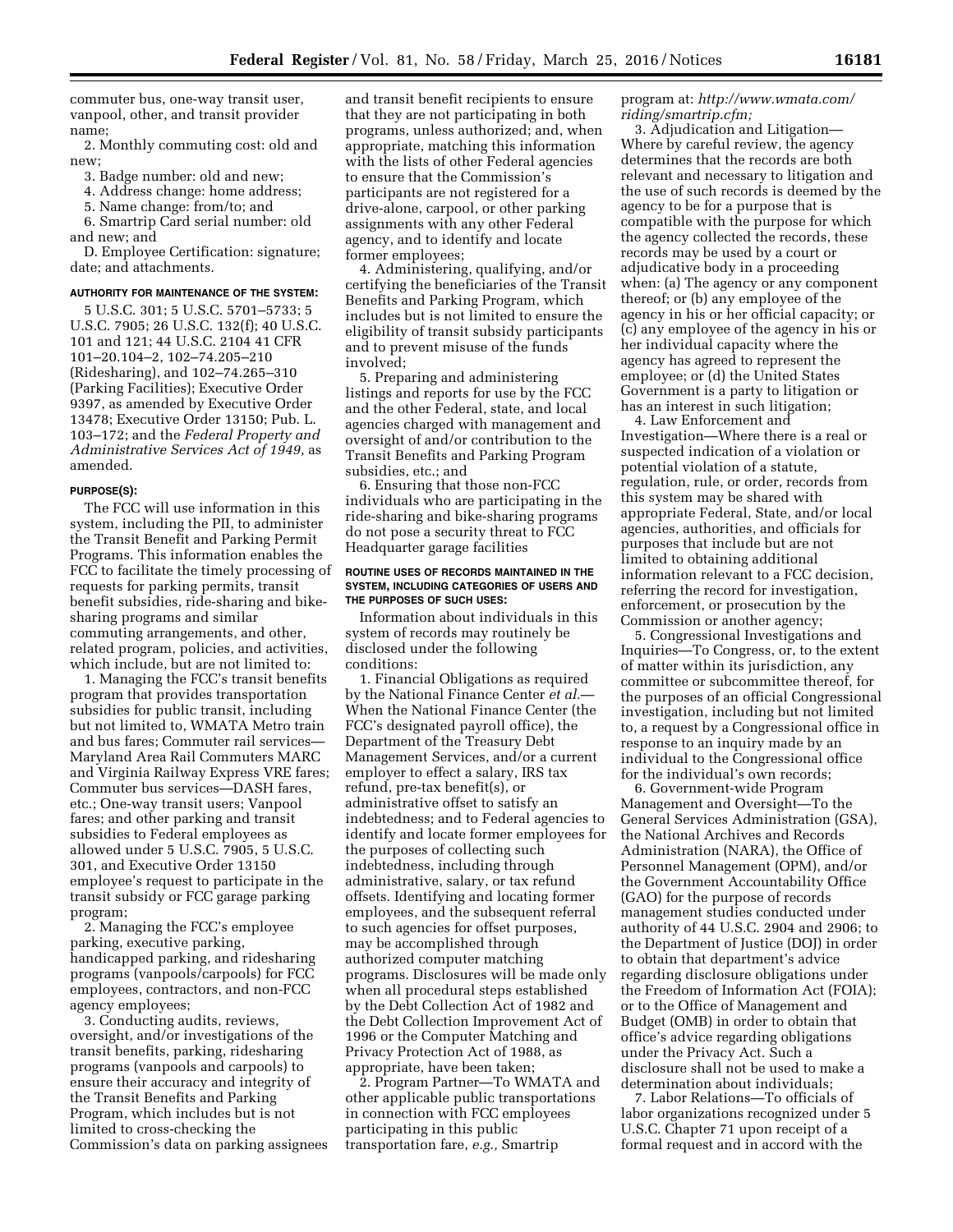conditions of 5 U.S.C. 7114 when relevant and necessary to their duties of exclusive representation concerning personnel policies, practices, and matters affecting working conditions;

8. Breach Notification–To appropriate agencies, entities, and persons when: (1) The Commission suspects or has confirmed that the security or confidentiality of information in the system of records has been compromised; (2) the Commission has determined that as a result of the suspected or confirmed compromise there is a risk of harm to economic or property interests, identity theft or fraud, or harm to the security or integrity of this system or other systems or programs (whether maintained by the Commission or another agency or entity) that rely upon the compromised information; and (3) the disclosure made to such agencies, entities, and persons is reasonably necessary to assist in connection with the Commission's efforts to respond to the suspected or confirmed compromise and prevent, minimize, or remedy such harm;

9. Vanpool, Carpool, and Ridesharing—Vanpool, carpool, and rideshare information, *i.e.,* names and residential information (home address and personal home and cell phone number(s)) of FCC and non-FCC Federal employees and FCC contractors in the ridesharing database, who wish to participate in in a vanpool, carpool, and/or other ridesharing arrangements for daily commuting to the FCC Headquarters. This information is provided to the ridesharing coordinator for the purposes of scheduling ridesharing arrangements;

10. Statistical Reports on Commuting—To Federal, state, local, and related organizations, Metropolitan Washington Council of Governments, that are studying local traffic commuting patterns (*i.e.,* compiling commuting statistics and reports) by those who use metrorail (WMATA), commuter bus, commuter rail (*e.g.,* VRS and MARC), vanpools, carpools, and/or ridesharing in their commute to and from work;

11. Department of Justice (DOJ)—To DOJ or in a proceeding before a court or adjudicative body when:

(a) The United States, the Commission, a component of the Commission, or, when represented by the government, an employee of the Commission is a party to litigation or anticipated litigation or has an interest in such litigation, and

(b) The Commission determines that the disclosure is relevant or necessary to the litigation; and

12. Medical Certification—To a physician who is making a determination on a person's eligibility for a handicapped parking permit;

13. Employment, Clearances, Licensing, Contract, Grant, or other Benefits Decisions by the Agency—To a Federal, State, local, foreign, tribal, or other public agency or authority maintaining civil, criminal, or other relevant enforcement records, or other pertinent records, or to another public authority or professional organization, if necessary to obtain information relevant to an investigation concerning the retention of an employee or other personnel action, the retention of a security clearance, the letting of a contract, or the issuance or retention of a grant or other benefit;

14. Employment, Clearances, Licensing, Contract, Grant, or other Benefits Decisions by Other than the Agency—To a Federal, State, local, foreign, tribal, or other public agency or authority of the fact that this system of records contains information relevant to the retention of an employee, the retention of a security clearance, the letting of a contract, or the issuance or retention of a license, grant, or other benefit. The other agency or licensing organization may then make a request supported by the written consent of the individual for the entire records if it so chooses. No disclosure will be made unless the information has been determined to be sufficiently reliable to support a referral to another office within the agency or to another Federal agency for criminal, civil, administrative, personnel, or regulatory action; and

15. Parking Garage Contractors—To the owners, managers, and staff who manage the garage parking for their use in assigning or checking the parking permits, checking credentials, assigning spaces, assisting with accidents, or other parking issues to ensure that the parking program functions properly and that parking privileges are not abused.

In each of these cases, the FCC will determine whether disclosure of the records is compatible with the purpose(s) for which the records were collected.

# **DISCLOSURE TO CONSUMER REPORTING AGENCIES:**

#### None.

# **POLICIES AND PRACTICES FOR STORING, RETRIEVING, ACCESSING, RETAINING, AND DISPOSING OF RECORDS IN THE SYSTEM:**

### **STORAGE:**

Paper records, files, and documents, which pertain to the information concerning the transit benefits and

parking program that are maintained at the FCC, are stored in file folders in the ASC office suite.

The electronic records, files, and data are housed in the FCC's computer network databases, which are reserved for the transit benefit and parking permit program, and in the WMATA database that is associated with the Smartrip program.

### **RETRIEVABILITY:**

Both the paper documents and the electronic records and data are retrieved by the employee's name, or by the FCC Badge identification number, tag, and/or permit number.

### **SAFEGUARDS:**

The safeguards for the information pertaining to the transit benefit and parking permit program, which is maintained by the FCC, are as follows:

1. The paper documents, files, and records are kept in a locked cash box contained in a (cylinder lock) drawer. At the close of the business day, the cash box is secured in a government issued safe with a combination lock. Only authorized ASC supervisors, staff, and contractors may have access to these file cabinets. The ASC office suite is protected by a card-coded main door to limit access to the suite.

2. The electronic records, files, and data that are stored in the FCC computer network databases are secured by limited access card readers. Access to the electronic files is restricted to authorized ASC supervisors, staff, and contractors, and to the Information Technology (IT) staff and contractors, who maintain the FCC's computer network. Other FCC employees and contractors may be granted access only on a ''need-to-know'' basis. The FCC's computer network databases are protected by the FCC's security protocols, which include controlled access, passwords, and other IT security features and requirements as required under the IT guidelines issued by the National Institutes of Standards and Technology (NIST) and the Federal Information Security Management Act (FISMA) regulations. A *PRIVACY ACT WARNING NOTICE* appears on the monitor screen when records containing information on individuals are first displayed. Information resident on the Transit Benefits and Parking Program database servers is backed-up routinely onto magnetic media. Back-up tapes are stored at secured locations.

3. Safeguards in place adhere to Federal standards, including the NIST, FISMA, and FCC standards.